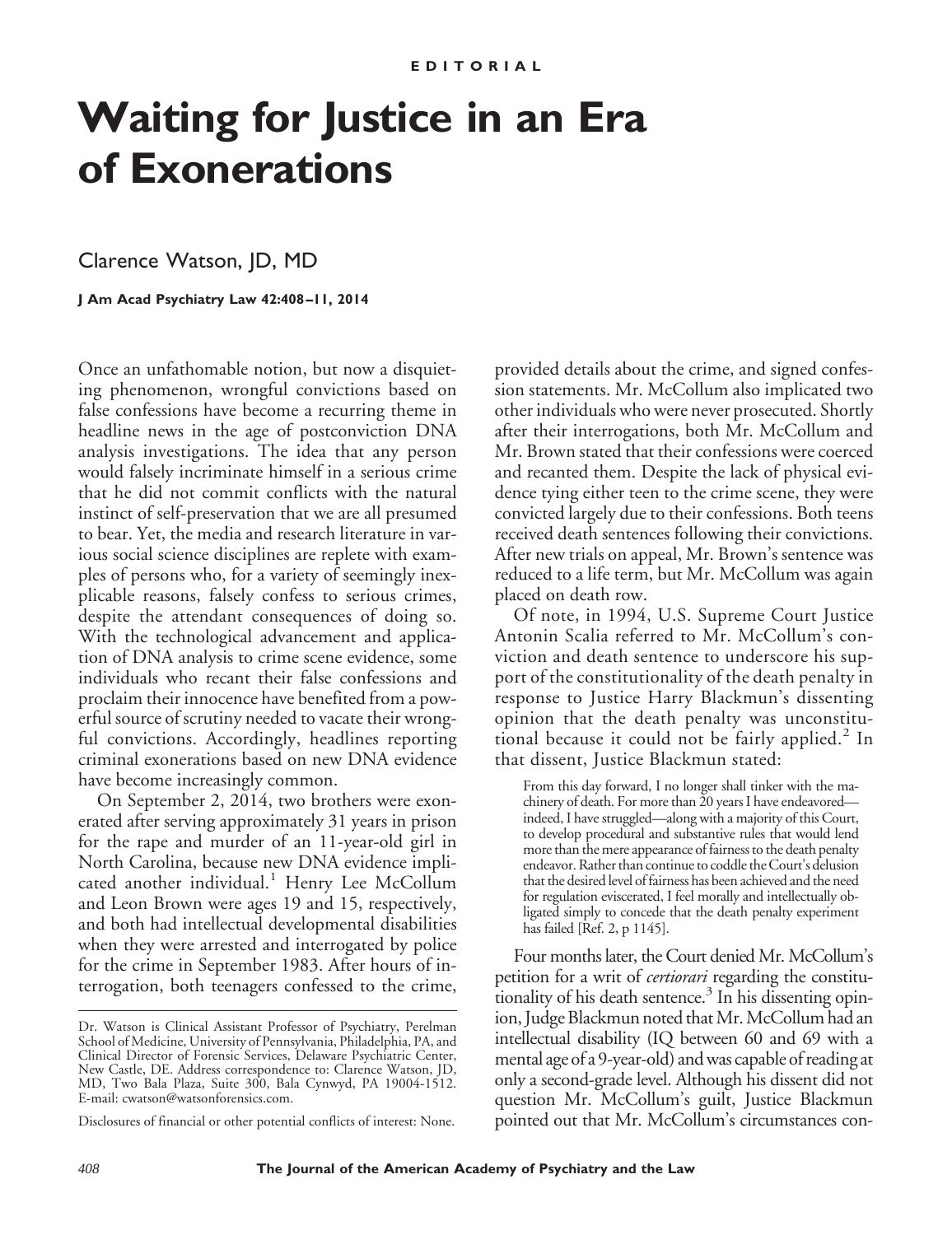firmed his conclusion "that the death penalty experiment has failed" (Ref. 3, p 1256). In the time that has elapsed since the Court's 1994 rulings, two major developments have come to pass: the Court's change-ofcourse decision in *Atkins v. Virginia* (2002) that the execution of individuals with mental retardation (now referred to as intellectual developmental disability in the Diagnostic and Statistical Manual of Mental Disorders, Fifth Edition) violates the U.S. Constitution's Eighth Amendment,<sup>4</sup> and the exonerations of Mr. McCollum and Mr. Brown for the horrific crime that was volleyed between Justices Scalia and Blackmun during their death penalty debate.

The McCollum and Brown exonerations are the latest in an ever-growing list of documented wrongful convictions, and it appears that more may be on the way. On September 8, 2014, Cathy Woods, a woman imprisoned for more than 30 years for a 1976 Nevada murder, was granted a new trial and released from prison on the basis of DNA evidence that pointed to another individual.<sup>5</sup> Apparently, Ms. Woods had been arrested after she claimed to have killed a woman in Reno during an inpatient psychiatric hospitalization at the Louisiana State University Medical Center. She later recanted her incriminating statement, but was convicted of murder in 1980 and reconvicted on appeal in 1985.

Undeniably, each exoneration generates shockwaves throughout the legal system in all directions. Questions arise regarding the seemingly unimaginable circumstances under which an innocent could be found guilty in a legal process that requires a finding of guilt beyond a reasonable doubt. The tenet of justice that resides at the core of the legal system is inexorably and simultaneously wounded with the injury to the wrongfully convicted. Justice inadvertently slips away as the true culprit manages to evade detection with the falsely accused left to hold his place. During the aftermath of actual innocence brought to light, a familiar question is posed: how could this happen?

According to the Innocence Project, a nonprofit legal organization that focuses on criminal exonerations through DNA testing, the first 225 DNA exonerations in the United States revealed that the wrongful convictions involved eyewitness misidentification (77%), improper forensic science (52%), false confessions (23%), and false informant testimony  $(16\%)$ .<sup>6</sup> The organization also identified government misconduct and bad lawyering by defense attorneys as other common causes of wrongful convictions. The University of Michigan Law School and The Center on Wrongful Convictions at Northwestern University School of Law jointly maintain The National Registry of Exonerations, which currently lists 1,428 exonerations between 1989 and 2014. The registry also indicates that false confessions are most often a factor in wrongful homicide convictions (20%) in comparison with wrongful convictions for other types of crime.

Of interest, despite the growing body of literature attesting to the existence of wrongful convictions, government officials involved with the particular case in question sometimes resist acknowledging the actual innocence of the exonerated individual, even when faced with exculpatory DNA evidence. Orenstein<sup>8</sup> pointed out that when confronted with exculpatory DNA evidence, some prosecutors have minimized the significance of the DNA evidence, altered the original prosecutorial theory of the case that led to the conviction, or hypothesized that a previously unmentioned accomplice must have been involved. One clear example of government officials' resistance to the significance of exculpatory DNA evidence can be found in the 1989 Central Park Five case.

Antron McCray, Kevin Richardson, Korey Wise, Yusef Salaam, and Raymond Santana, Jr., known collectively as the Central Park Five, were teenagers when they were arrested in 1989 for the brutal beating and rape of a female Wall Street investment banker. The African-American and Latino teens, ages 14 to 16, provided inconsistent, but incriminating, statements against themselves during police interrogations. The teens recanted the statements following their interrogations. The victim was unable to provide an account of the crime because the viciousness of the attack rendered her comatose and she had no memory of the assault. The teens had been in Central Park on the night of the attack, but no physical evidence tied them to the crime scene, including hair and semen samples found on the victim. Based on their incriminating statements, the teens were convicted at trial.

In 2002, the New York Supreme Court overturned the convictions after DNA evidence pointed to a serial rapist, Matias Reyes, as the actual perpetrator. Each of the teens was incarcerated for approximately 7 years, except for Korey Wise, who served approximately 12 years in prison. In 2003, the Central Park Five initiated a civil litigation action for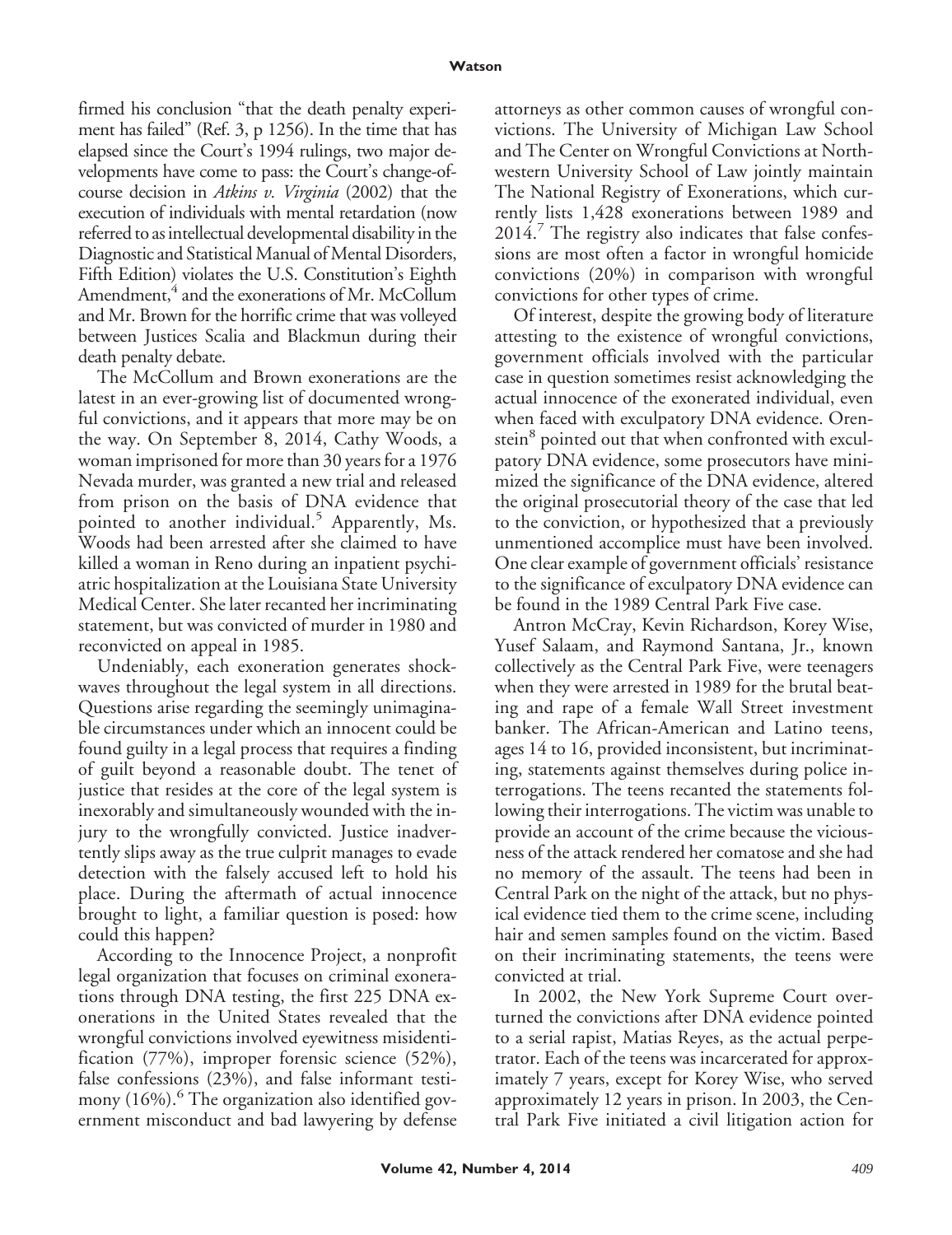damages related to their wrongful convictions. Despite the lack of incriminating physical evidence, questionable circumstances surrounding the teens' interrogations, exculpatory DNA evidence, and a confession from the actual perpetrator, prosecutors and detectives involved in the case have maintained their belief in the teens' involvement in the crime and that no wrongdoing occurred during the investigation. The prosecutor, Linda Fairstein, even hypothesized that the perpetrator, Matias Reyes, somehow worked with the teens to commit the crime, although there was no mention of an unknown accomplice at the teens' trial.<sup>9</sup> It is no surprise that the resolution of the Central Park Five's 2003 lawsuit was drawn out and hard fought. However, on June 26, 2014, the New York City comptroller's office announced its approval of a \$40 million settlement of the longstanding wrongful conviction lawsuit.

# **False Confession Claims and the Forensic Psychiatrist**

There are several ways that forensic psychiatrists may become involved in legal matters involving false confession claims. This involvement can arise in both criminal and civil law matters. In criminal matters, an expert may be asked to provide a professional opinion regarding a defendant's claim that his or her mental state was impaired in some way when selfincriminating statements were provided to police during an interrogation. Naturally, questions would arise about whether a defendant competently and voluntarily waived *Miranda* rights before speaking with police and whether the defendant had a mental vulnerability that increased the risk of providing unreliable statements against his interest. Accordingly, pretrial proceedings would consider whether a defendant's confession should be suppressed because of lack of understanding or voluntariness of the waiver or whether the defendant's waiver of *Miranda* rights is sufficient to allow the confession to be heard by a jury at trial. Defendants who unsuccessfully challenge their confessions at the pretrial stage will typically be permitted to offer evidence at trial challenging their incriminating statements. Depending on the relevant jurisdiction's evidentiary rules and the nature of a proffered expert's opinion, psychiatric and psychological testimony may be introduced regarding a particular defendant's susceptibility to providing unreliable, incriminating statements to police.<sup>10</sup>

Evaluations in false-confession claims should consider the potential influence of various psychological factors that may cause a defendant to be particularly susceptible to police interrogation tactics resulting in unreliable statements. The presence or absence of psychological vulnerabilities, such as juvenile status, intellectual disability, mental illness, and substance intoxication or withdrawal, should receive special consideration during these evaluations. Such consideration is important, since the interplay between psychological vulnerabilities and sanctioned police interrogation tactics, including deception, isolation from family and friends, minimization of the crime, and minimization of the defendant's role as a suspect, may inadvertently culminate in the production of a false confession. It is also critical to consider the defendant's reported motivation for providing the confession, the circumstances under which the confession was elicited, and the interaction between the police and the suspect leading up to and during the interrogation.

Unlike the situation involving a defendant's claim during criminal trials of false confession, a civil lawsuit related to the confession centers on an exonerated individual and a proven false confession. Civil lawsuits may be filed by exonerees claiming that government officials violated their civil rights and caused them to be wrongfully arrested, prosecuted, convicted, and incarcerated. In such matters, psychiatrists may be asked by the plaintiff or defense attorneys to offer opinions about the presence or absence of any mental disorders that the exoneree may have and any matters of causation related to those disorders. Problems related to emotional distress during the interrogation, psychological distress related to the loss of social reputation or relationships, psychological distress from adverse events that occur during incarceration, and difficulties with re-entry into society after release from prison are significant concerns raised in such cases. Typically, plaintiffs' attorneys in these matters seek to offer psychiatric testimony to emphasize the emotional and psychological toll of the wrongful conviction, whereas defense attorneys seek to offer opposing expert testimony to mitigate psychological damages.

### **Knowing Where the Line Is Drawn**

As with all evaluations, forensic psychiatrists are ethically obligated to strive for objectivity in forming professional opinions. This obligation remains in